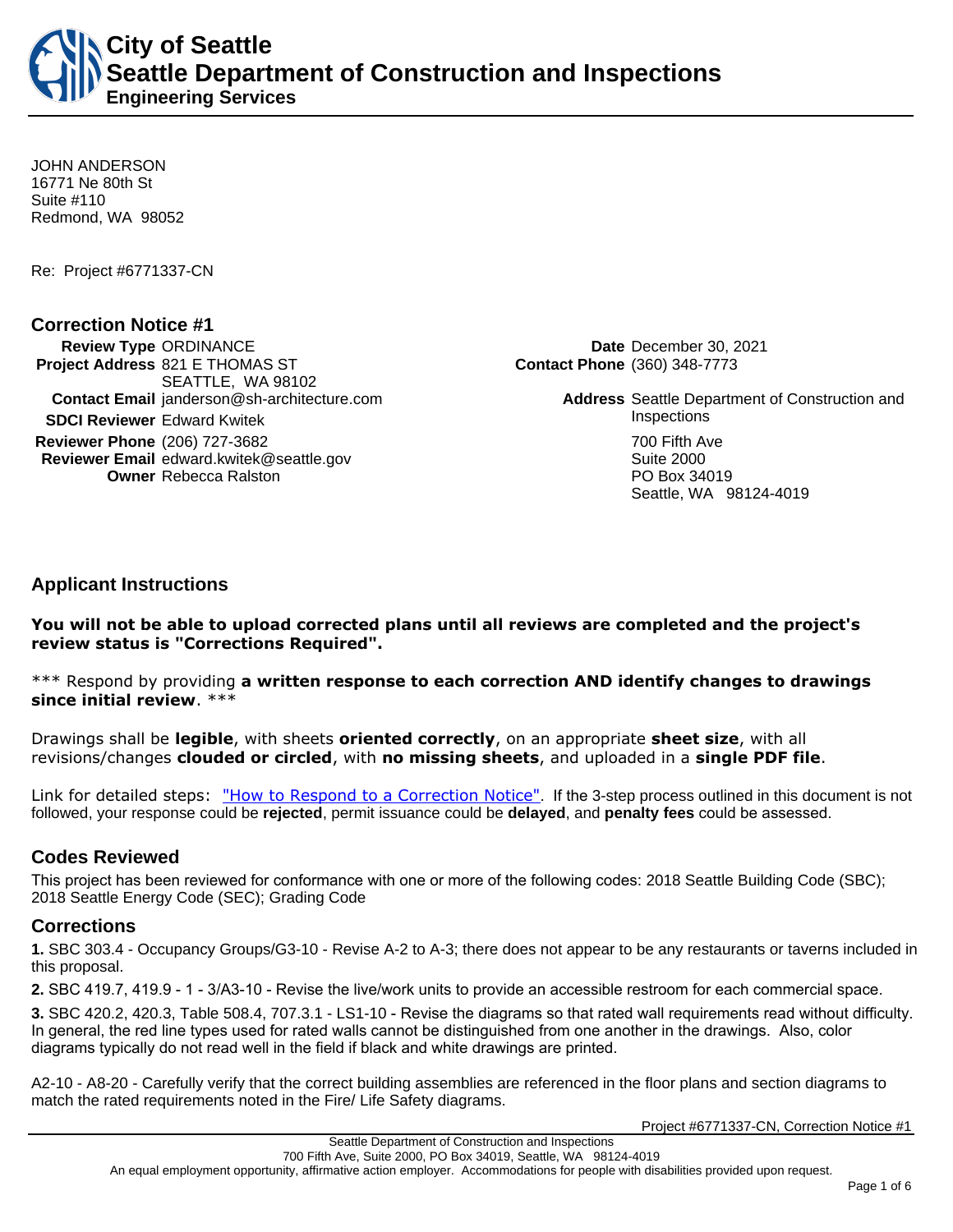**4.** SBC 430 - Level 1/LS1-10, A2-11, D/A5-20 - Complete the following -

(a) The transformer exhaust discharges underneath a building overhang. Per SBC Ch. 2 Def. "Area, Building", all areas within the horizontal projection of a building floor are regulated as building area. Per SBC 430.7.3.1, 430.7.4 - duct termination is required outside of the building area.

Revise the plan set to show that the transformer exhaust terminates outside of the building area.

(b) SBC 430.7.3.1 - Revise the location of the transformer duct termination to show that it is not within 10'-0" of the adjacent property line & required means of egress from Stair 2.

(c) SBC 430.7.4 - Revise the plan set to include enlarged section details of the 3-hour shaft for the exhaust extending from the vault to the outside of the building area. Detail should reference tested assemblies (i.e. - UL, GA) for horizontal and vertical barriers used for shaft construction. Shaft construction is required to match the referenced details.

(d) SBC 430.5.1 - Level 1/A2-11 - Revise the plan set to show that the transformer vault enclosure is rated for 3-hours (floorceiling assembly at levels 1 & 2, all enclosing walls (including exterior wall located under the building overhang), and door 112 per SBC 430.6.2.

**5.** SBC 503.1.4 - LS1-10, A2-18 - The occupancy of the proposed occupied roof is limited to occupancies permitted by table 504.4 for the story immediately below the roof. Revise the plans to eliminate the occupied roof or, demonstrate compliance with one of the exceptions listed under this section.

**6.** SBC Table 504.4 - Roof Deck, LS1-10, Roof Plan/A2-18 - The proposed mechanical space at the roof level is large. This space is only permitted to be sized according to the space needed for mechanical equipment and circulation only. Revise the plan set to show graphics/dimensions/notes for the mechanical equipment to be housed in this space.

**7.** SBC 508.1 - G3-10 - There are various options in a mixed occupancy building to deal with the separation of uses, whether incidental, accessory, separated or non-separated. Clearly define on the plans what your design is based on for levels 0 & 1.

**8.** SBC 510.10 - The following revisions are required for proposals with six stories of Type IIIA construction over a Type IA podium -

(a) LS1-10, A2-12 - A2-18 - Revise the design to include a fire wall where gross building area per story exceeds 12,000 SF. (b) A6-10 - A8-11 - Show 2-hour horizontal separation (fire barrier) between levels 2 & 3.

**9.** SBC Table 601, 703.2 - Complete the following -

(a) 0A2-10 - A2-18 - 4E1.6 is called out at exterior bearing walls. Type III-A construction requires 2-hour bearing walls. Revise the plan notes to call out 2-hour bearing walls (i.e. - 4E2.6).

(b) SBC 705.5 - 11/A0-10 - This detail is not permitted to be used at the west and south property lines where the fire separation is less than or equal to 10'-0". Provide a detail for 2-hour rated construction that is rated at both sides for the south and west exterior walls. Revise the plans to reference this detail. The detail is required to reference an approved file number (i.e. - UL, GA).

**10.** SBC 703.2 - Complete the following -

(a) 12/A0-10 - Dimension the min. depth of concrete required for a 3-hour rating per SBC Table 721.1(2) Item 4-1.1. (b) 1/A0-11 - Revise the section detail to match the referenced assembly - ICC ESR 1153 System B - (2) layers of 5/8" Type X GWB.

(c) 3/A0-11 - Revise the section detail to match the reference assembly - UL L547 System 4 - (2) layers 1/2" Type C GWB. (d) 2/A0-11 - Revise the file numbers under the "Listing" column to reference a prescriptive design for concrete floor-ceiling assembly.

(e) 4/A0-11 - Revise the section detail to match the reference assembly - UL L516 - 1 5/8" concrete underlayment & resilient channel.

(f) 6/A0-11 - Revise the section detail to match the reference assembly - GA RC2601 - (2) Layers of 5/8" Type X GWB. (g) 7/A0-11 - Revise the section detail to match the reference assembly - UL L547 System 4 - (2) layers 1/2" Type C GWB, furring channels.

**11.** SBC 705.2.3.1 - 6 & 8/A7-11 - Revise the building sections to call-out a 1-hour rated floor assembly at the exterior projections.

**12.** SBC Table 705.8, Ch. 2 Def. "Fire Separation Distance" - Complete the following -

(a) 1 & 2/G4-50 - At the west building elevation, the fire separation distance is required to be measured from the building face to the lot line (not to the face of the building on the opposite lot). Revise the diagrams to show compliance with the cited code sections above.

(b) 2/G4-50 - Dimension the face of south elevation where openings are proposed to the south property line. Provide a separate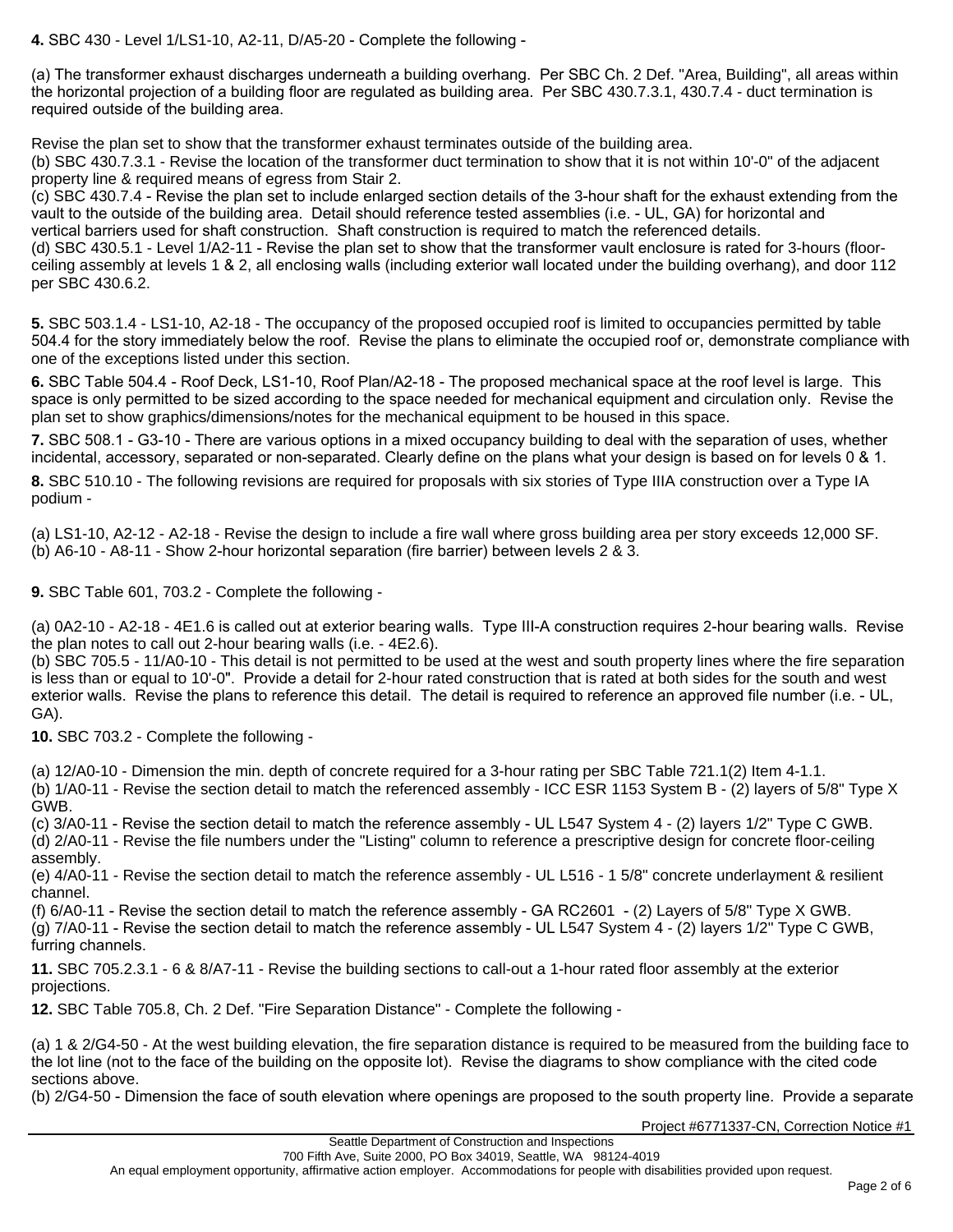diagram of the south elevation showing compliance with the cited code sections above.

**13.** SBC 705.11.1 - A6-10 - A8-20 - Revise the plan set to dimension and specify the rated construction requirements for all parapets, OR, include specific notes in the plan set for the exception used under SBC 705.11 (include the full text; revise roof plan & roof assembly as required).

**14.** SBC 707.3.1, 1023.2 - LS1-10, A2-10 - A2-18, A8-10 - A8-20 - Revise the diagrams, floor plans and wall sections to include the correct graphics and call-outs that reference a minimum 2-hour rated assembly for all shaft construction (stair, elevator and mechanical).

**15.** SBC 713.5 - Revise the plan set to include enlarged section details showing shaft construction (2-hour, 3-hour if included in the proposal) and continuity at the floor and roof assemblies (blocking is required to be specified, min. (2) layers of 2x blocking for each hour of protection).

**16.** SBC 713.14.3 - G3-10 - Under "Fire Protection", no elevator pressurization is proposed.

A0-21 - Revise the sheet to include notes for option 3 from SBC 713.14.3.

**17.** SBC Table 716.1(3) - A2-10 - It appears that rated glass is required where glazing is proposed at corridor walls. See glazing adjacent to doors 016, 008 and 001. Revise the plan set to show the required rated, and add notes for fire rated glazing markings.

**18.** SBC Table 1004.5 - Complete the following -

(a) Roof Deck/LS1-10 - Revise the occupant load calculations to use an assembly occupant load factor (15 Net minimum). (b) Level 1/LS1-10 - Revise the diagram to include an occupant load for the court yard space adjacent to the south property line. If this is a public space, use 15 Net. If private (i.e. - for Studio [109] & [110] use only), use 200 gross.

**19.** SBC 1009.1 - Level 1/LS1-10, A2-11 - Revise the plan set to show the location of the (2) accessible exits at level 1.

**20.** SBC 1020.6 -Complete the following -

(a) LS1-10, A2-11 - A2-18 - Grids C.3, 3.4 - It is not clear if the graphic at the corridor wall is a shaft or some other element. Revise the plan set to include notes. If shaft, revise the plan set to include notes/graphics for required rated construction. (b) LS1-10, A2-10 - A2-18 - Grids C, 3.1 - Revise the plan set to show that the build out in the corridor adjacent to stair 1 is rated for 1-hour construction.

(c) LS1-10, A2-11 - A2-18 - Grids B.9, 2 - It is not clear if the graphic at the corridor wall is a shaft or some other element. Revise the plan set to include notes. If shaft, revise the plan set to include notes/graphics for required rated construction.

**21.** SBC 1023.7 - A2-11 - A2-18, A8-10 - A8-11 - Where exterior stair walls are exposed to other parts of the building by less than 180 degrees, revise the plan set to show that openings in stair and within 10'-0" of the stair wall are rated for 45-minutes.

Revise A0-30 to include window information for CWD-E & CWD-P.

**22.** SBC 1023.8 - B/A8-10, B/A8-11 - Revise the stairs to provide a barrier at stair flight to level 0 on the level of exist discharge. **23.** SBC 1104.3, 1104.5 - A2-11 - Provide graphics/notes showing the accessible route to the inside of the trash room beyond the stairs.

**24.** SBC 1107.6 - A3-10, A3-13 - Revise the plan set to show that (1) of the live/work units are Type A.

**25.** SBC 1206.2 - Complete the following - Provide supplemental documentation supporting the STC rating noted in the following assemblies -

(a) 3/A0-11

(b) 1/A0-11 - Revise the section detail to specify which sound rating from ICC ESR 1153 Table 6 is proposed. Revise the section detail to match the notes in Table 6.

(c) 6/A0-10

(d) 7/A0-10

(e) 3/A0-10

(f) 2/A0-10

Verify that the correct section details have been referenced in the floor plans & sections. There appear to be a number of assemblies that are missing.

**26.** SBC 1206.3 - Complete the following - Provide supplemental documentation supporting the IIC rating noted in the following assemblies -

Project #6771337-CN, Correction Notice #1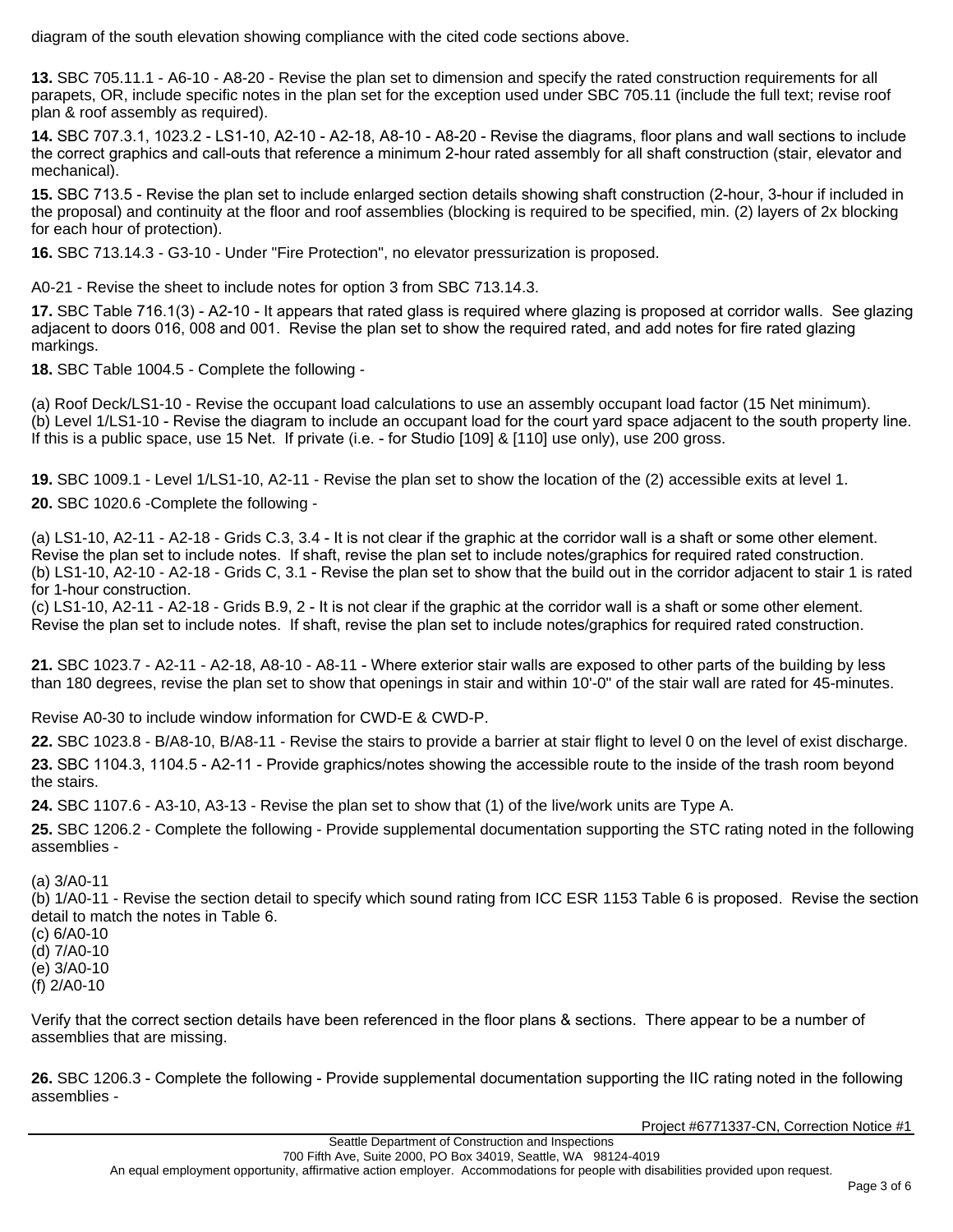#### (a) 3/A0-11

(b) 1/A0-11 - Revise the section detail to specify which sound rating from ICC ESR 1153 Table 6 is proposed. Revise the section detail to match the notes in Table 6.

Verify that the correct section details have been referenced in the floor plans & sections. There appear to be a number of assemblies that are missing.

**27.** SBC 1207.3 - Revise the plan set to show the minimum 190 SF of habitable space in the following units -

(a) 2, 5/A3-11

See the following code solution for guidance on measuring habitable space -

<https://www.seattle.gov/documents/Departments/SDCI/Codes/2015SBC12081HabitableRoomSize.pdf>

**28.** SBC 1207.4 - 1 - 3/A3-10 - Revise the enlarged floor plans of the live/work units to show the required, minimum 120 SF room (habitable space, not commercial space). The non-residential portion of the space is not permitted to exceed 50% of the unit per SBC 419.1.1.

**29.** SBC 2902.1, 2902.5.1 - Roof Deck, Level 1, Level 0/LS1-10, A2-10, A2-11, A2-18 - Revise the plan set to include plumbing fixture & drinking fountain calculations for the spaces at level 0, 1 & roof deck that are not used for mechanical, storage or residential uses.

**30.** SBC 3016.15 - Plan View/A8-21 - Revise the elevator car to dimension the required clear space for the ambulance stretcher.

**31.** ICC A117.1 - 2009 - Chapter 6 - A2-20 - Complete the following -

Dimension the accessible stalls per 604.9.2.

**32.** ICC A117.1 - 2009 - 902.2 - Provide a clear floor space positioned for a forward approach (with knee & toe clearance complying with section 306) at the Community Room work surface counter adjacent to the range/stove.

**33.** ICC A117.1 - 2009 - 1003.3.2 - 1/A3-13 - Revise the design to show the required clearance contained within the bathroom walls. Clearance is not permitted to intersect with bathroom door.

**34.** Revised Code of Washington (RCW) 64.55.005 requires that the developers of multi-unit residential buildings comply with one of the three options listed below. Indicate which option will be used and provide electronic copies of the required documents as specified.

**(1) a.** Submit plans, details, and specifications for the construction of the building enclosure, per RCW 64.55.010(2). The building enclosure design documents must be signed and sealed by an architect or engineer licensed in the State of Washington, per RCW 64.55.10(3).

**b.** Provide a statement on the plans or in a letter, signed and stamped as above, in substantially the following form: "The undersigned has provided building enclosure documents that in my professional judgment are appropriate to satisfy the requirements of RCW 64.55.005 through 64.55.090."

**c.** Submit to the building inspector, a letter signed by a third-party qualified inspector certifying that the building enclosure has been inspected during construction and has been constructed in substantial compliance with the building enclosure design documents, per RCW 64.55.060. A final inspection will not be approved, nor a final certificate of occupancy issued prior to the receipt of the signed letter.

**(2)** Submit a completed, signed, and recorded [Condominium Sales Prohibition](http://www.seattle.gov/dpd/static/get_file/Condominium%20Sale%20Prohibition%20Covenant_DPDD017359_LatestReleased.pdf) Covenant which prohibits the sale of individual dwelling units as condominiums for a minimum of five years. The completed and signed form must be recorded with the King County Recorder's office and submitted prior to permit issuance, per RCW 64.55.020(10).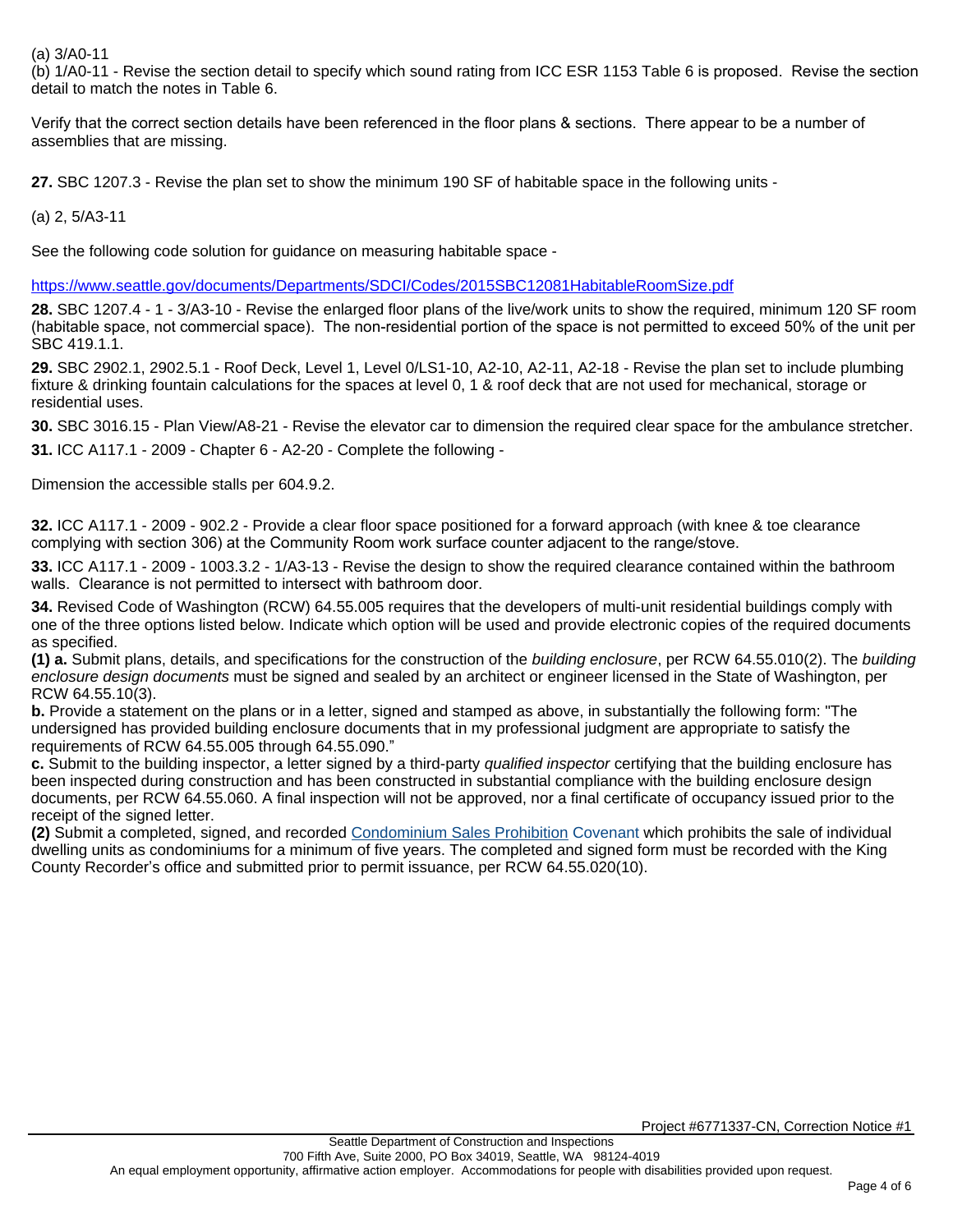

# **SDCI Statement of Structural Special Inspection**

**Project Number** 6771337-CN **Date** 12/30/2021 3:01 PM **Project Address** 821 E THOMAS ST SEATTLE, WA 98102

**SDCI Plan**  Nouri Samiee **Examiner Architect Architect Phone Engineer Engineer Phone**

Prior to issuance of a building permit, the owner, architect, or engineer acting on behalf of the owner shall appoint an inspection agency and shall sign and submit this form to the building official.

#### **Property Owner, Architect, or Engineer Signature**

I hereby certify that the engineering firm and inspection agency named below has been engaged to perform the special inspections outlined below as required by the Seattle Building Code. It is the responsibility of the owner or the owner's designee to notify the inspection agency in a timely manner when the inspections listed below are required.

| Signature                           | Title |                    | Date | Phone                          |
|-------------------------------------|-------|--------------------|------|--------------------------------|
| <b>Inspection Agency Name</b>       |       |                    |      | <b>Inspection Agency Phone</b> |
| <b>Required Special Inspections</b> |       |                    |      |                                |
| <b>Inspection Type</b>              |       | <b>Description</b> |      |                                |
| 1. Wood Seismic                     |       |                    |      |                                |
| 2. High Strength Hold Down System   |       |                    |      |                                |
| 3. Reinforced Concrete - Cip        |       |                    |      |                                |
| 4. Pt Prestressed Concrete          |       |                    |      |                                |

**Call (206) 684-8860 to schedule a pre-construction conference before the start of construction**